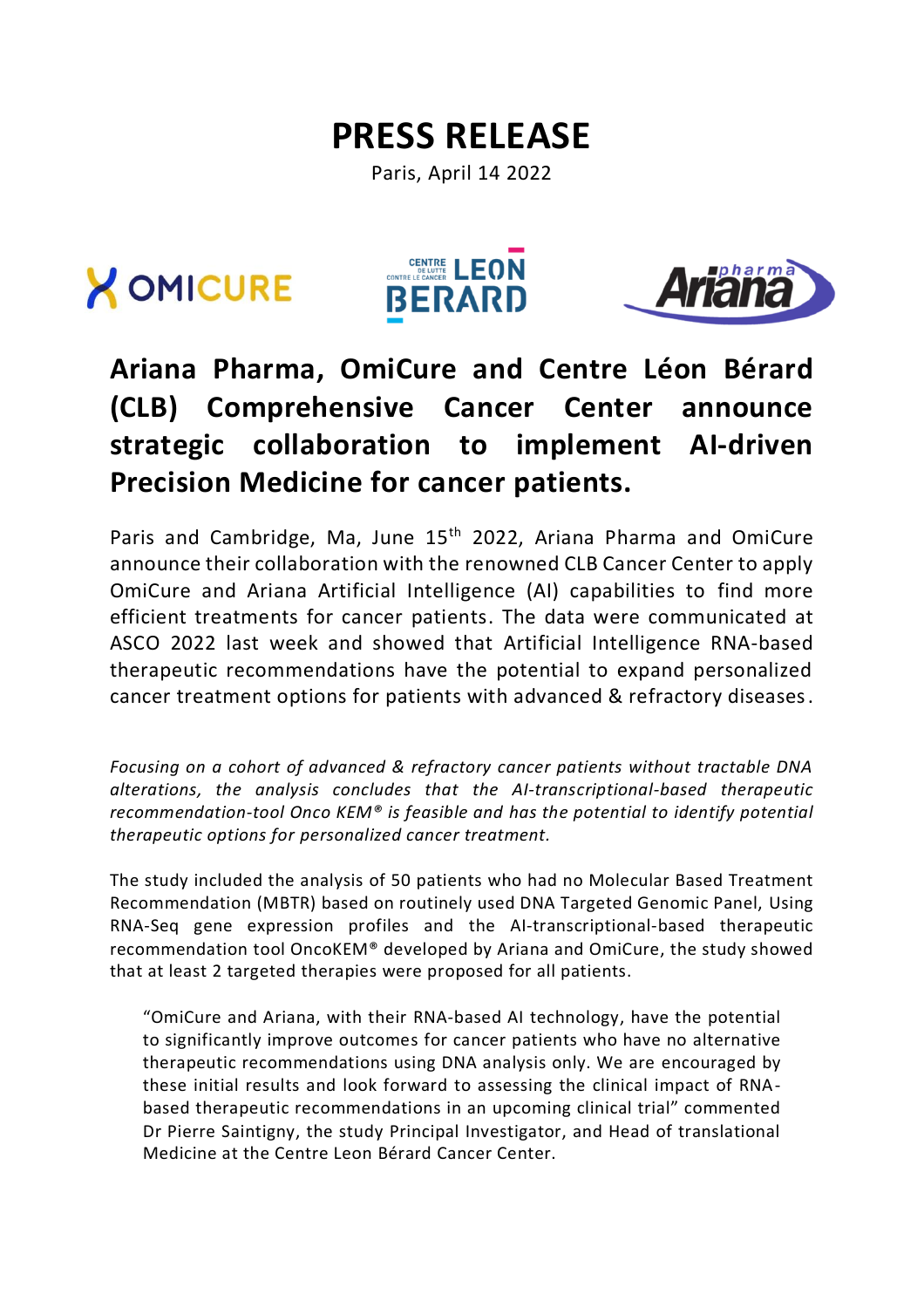"I am excited by the opportunity of collaborating with the oncology team at the Centre Leon Bérard, a leading European cancer center, said Thomas Turcat, OmiCure's COO. "We remain committed to making a difference for particularly difficult patients with advanced metastatic disease where therapeutic alternatives are few and clinical outcomes are poor".

The full text of the abstract can be found at [https://meetings.asco.org/abstracts](https://meetings.asco.org/abstracts-presentations/212349)[presentations/212349](https://meetings.asco.org/abstracts-presentations/212349)

#### More details about the study:

- 50 pts with advanced refractory diseases included in the PROFILER study (NCT01774409), with no MBTR based on a 90-tumor gene panel. Goal was to show feasibility of MBTR using the AI-transcriptional-based therapeutic recommendation-tool OncoKEM to guide treatment recommendations.
- Most common diagnoses were breast cancers (21%, of which 63% were TNBC), followed by ovarian cancers (OC, 18%) and soft-tissue sarcomas (STS, 13%)
- All patients had at least 2 proposed treatments (range: 2-9) of targeted therapies among the top 10 ranked drugs in the Onco KEM reports
- Most frequently, proposed drugs among the top 10 were
	- o In TNBC: palbociclib, talazoparib, infigratinib;
	- o In ovarian cancer: bosutinib, sapanisertib, SAR125844;
	- o In soft-tissue sarcomas: ipilimumab, cabozantinib, sapanisertib.

• AI-transcriptional-based therapeutic recommendation tool OncoKEM is feasible and has the potential to expand personalized cancer treatment in patients with advanced & refractory diseases without tractable genomic alterations. The clinical relevance assessment is planned in an upcoming clinical trial.

#### **About OmiCure**

OmiCure is a leading European digital health company, that develops and markets explainable AI-based therapeutic decision support software. OmiCure's range of products provide physicians with the support they need when making complex cancer treatment decisions. OmiCure's technology combines a proprietary advanced analytical explainable Artificial Intelligence xAI platform, with a comprehensive knowledgebase of scientific and medical advances. It has the power to analyze clinically relevant cancer biomarkers from DNA, RNA and protein profiles, from both solid and liquid biopsies. This one-stop-shop analysis and interpretation service gives oncologists actionable results to enable the selection of treatments tailored to the individual patient's cancer profile.

OmiCure provides worldwide access to state-of-the-art analyses to cancer centers, oncologists, and physicians, who aim to improve their therapeutic decision making in oncology. The xAI platform processes molecular biology data, including sequencing data from NGS platforms, and turns them into clinical insights.

For more information, visit: [www.omicure.com](http://www.omicure.com/)

#### **About Ariana Pharma**

Ariana Pharma is a leading Artificial Intelligence (AI) drug development company. Using its KEM® Artificial Intelligence (xAI) technology, Ariana helps its partners introduce personalized